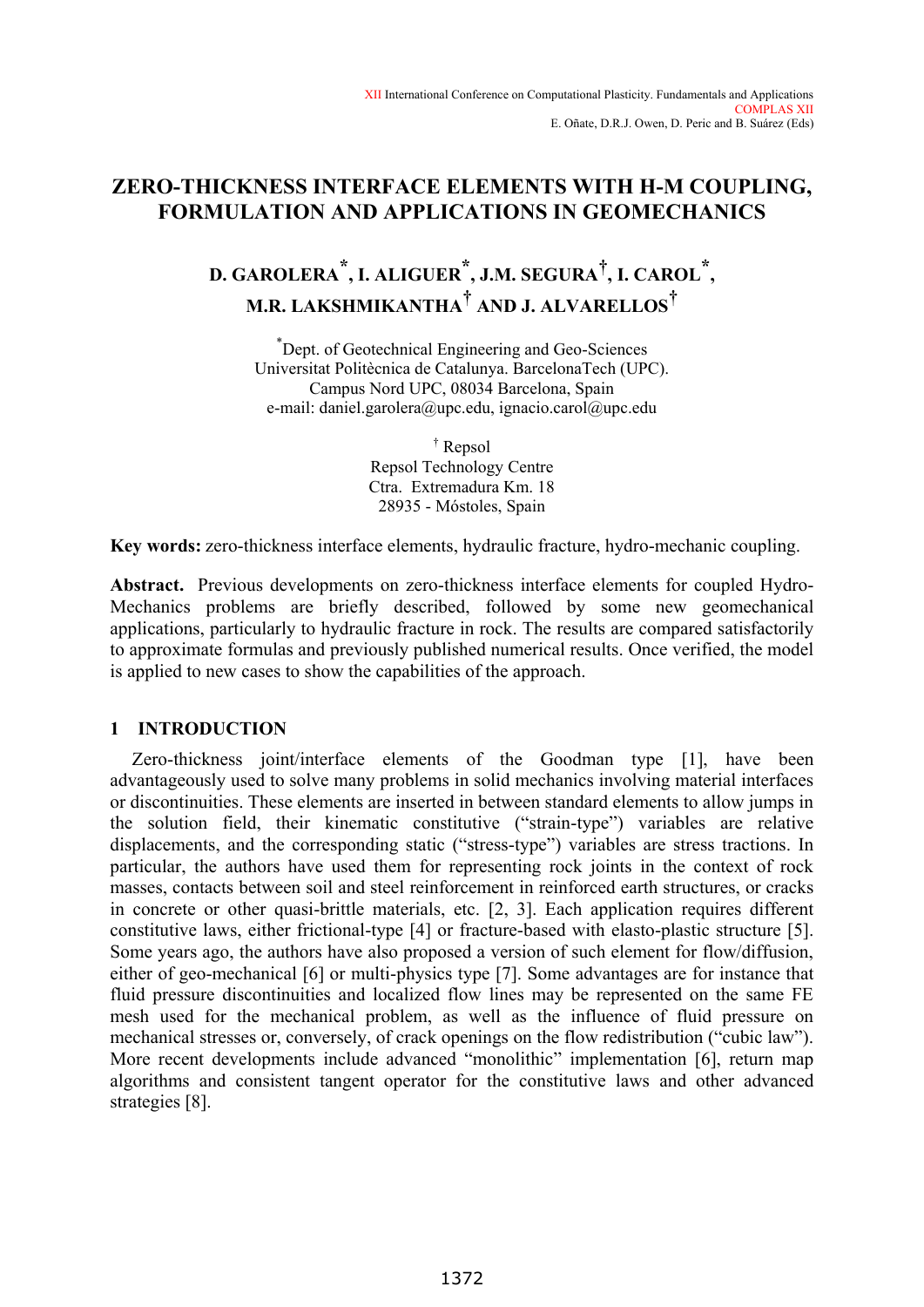Numerical modeling of Hydraulic Fracture (HF), on the other hand, poses some challenges due to discontinuous nature of fracture, and to the strong coupling between the equation that governs the movement (momentum balance) and the equation that controls the fluid pressure (fluid mass continuity). The coupling is due to the mutual influence between fluid and solid: on one side the fluid pressure causes solid deformations including fracture opening, and on the other the fracture opening has dramatic influence on the longitudinal transmissivity along the fracture.

In this paper, hydraulic fracture is reproduced with zero-thickness interface elements along the line started by Segura [9]. In that preliminary study, a fully coupled hydro-mechanic formulation with interfaces was used to simulate a 2D fracture, although the interface behavior was assumed as linear elastic with low moduli. The overall results were in agreement with existing formulas and numerical predictions, although the details of pressure fields showed some unrealistic values to compensate for the constitutive simplifications. In the current approach, zero-thickness interface elements are equipped with non-linear material laws, which leads to a more realist representation of all fields involved including fluid pressure.

# **2 ZERO-THICKNESS INTERFACE ELEMENTS, CONSTITUTIVE LAWS.**

Zero-thickness joint or interface elements are finite elements introduced between adjacent continuum elements, with the special feature that they have one less dimension than the standard continuum elements, that is, they are lines in 2D, or surfaces in 3D. The integration of these elements is done through a local orthogonal coordinate system defined on the interface line or surface.

The interface constitutive behavior is formulated in terms of the jump of the main variable across the mid-plane of the interface, and the corresponding force-type conjugate variable. In the standard mechanical problem, those variable are the normal and tangential components of the relative displacements, and their counterpart stress tractions (Figure 1, left).

### **2.1 Elastoplastic constitutive law**

The standard interface constitutive model implemented in the code for rock mechanics purposes is a relatively general elastoplastic formulation, which is formulated in terms of normal and shear stress, and the corresponding normal and tangential relative displacements, and includes a hyperbolic failure surface, a range of hardening-softening and dilatancy laws, step-by-step numerical integration, etc [2]. However, a simplified version exists that, at the expense of some restrictive assumptions, becomes adequate for computationally efficient explicit integration [2]. The main simplifying assumptions are perfect plasticity, no dilatancy, and a linear elastic relationship between the normal stress and the normal relative displacement in compression (zero normal stress in tension).

The yield surface in the  $\sigma - \tau$  plane, where  $\tau = \sqrt{\tau_1^2 + \tau_2^2}$  is defined by:

$$
F = \tau^2 - \tan^2 \phi \left( \sigma^2 - 2a\sigma \right) = 0 \tag{1}
$$

Due to the expression of the yield surface and the elastic relationship between the normal stress and the normal relative displacement, once the normal stress is known, the ratio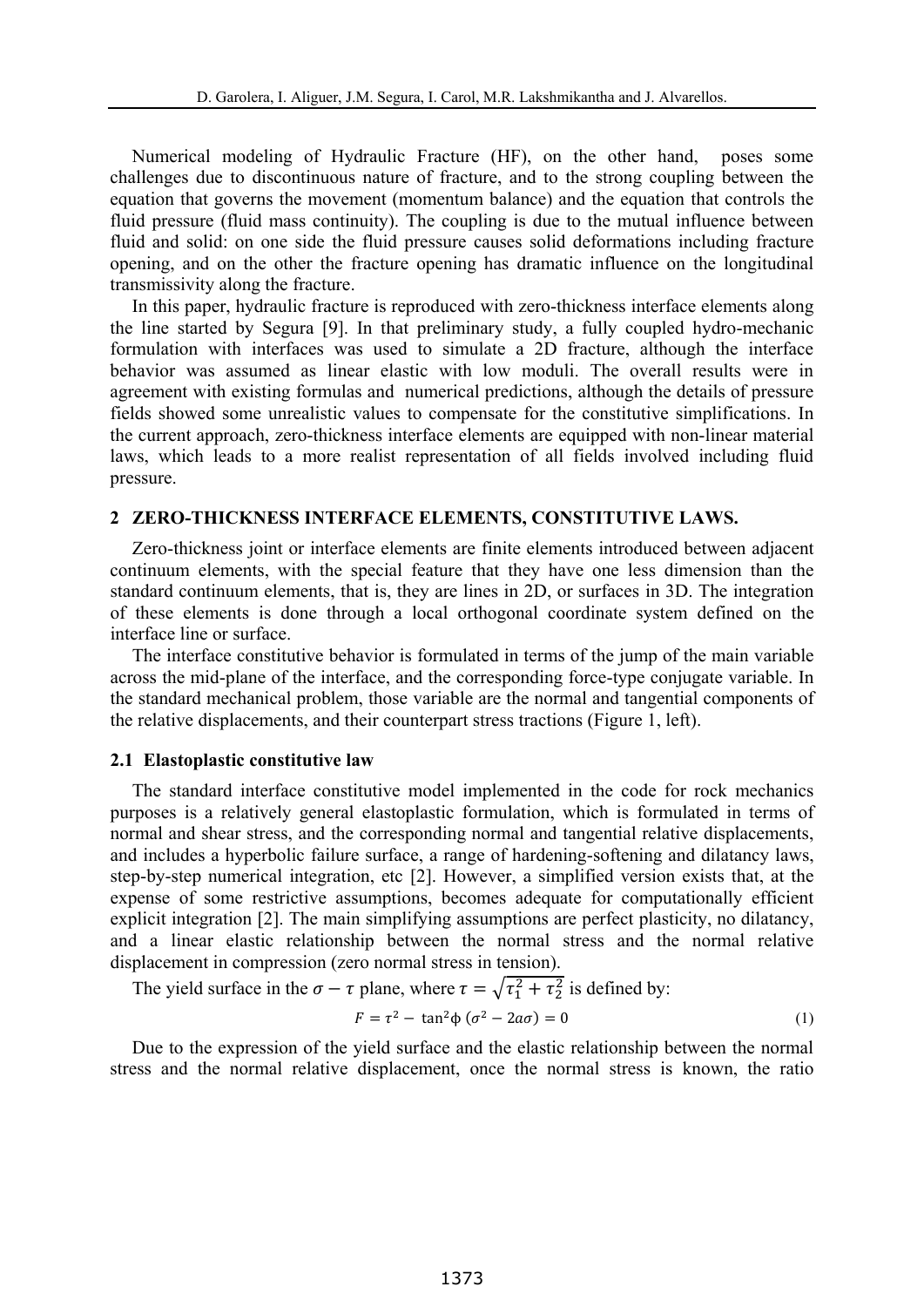between  $\tau_1$  and  $\tau_2$  is the only unknown in the integration of the constitutive law. The angle  $\theta$ , which represents this ratio, can be obtained using the following equation:

$$
\tan\left(\frac{\beta-\theta}{2}\right) = \tan\left(\frac{\beta-\theta_0}{2}\right) \left(\frac{\tau + \sqrt{\tau^2 + a^2 \tan^2 \phi}}{\tau_0 + \sqrt{\tau_0^2 + a^2 \tan^2 \phi}}\right)^{-\frac{K_t - \Delta v}{K_n \Delta u \tan \phi}}\tag{2}
$$

Where  $\beta$  relates the imposed tangential relative displacements  $\Delta v_1$  and  $\Delta v_2$ ,  $K_n$  and  $K_t$  are the normal and shear stiffness moduli respectively and  $\theta_0$  is the previous ratio between  $\tau_1$  and  $\tau_2$ . More details of this simplified model can be found in [10]



**Figure 1**: Constitutive model stress and displacement variables definition (left, center). Yield surface definition (right)

#### **3.1 Hydro-mechanical formulation for interface elements**

Darcy flow is assumed in the continuum elements, and a conceptually similar approach including longitudinal and transversal flow is used for the interface elements [5a]. The coupling is formulated via the influence of deformation on permeability and water content of both continuum and interfaces, in this case using a monolithic coupled approach, i.e. solving simultaneously the momentum balance  $eq.(3)$  and the fluid mass continuity  $eq.(4)$ :

$$
\int_{\Omega} -\mathbf{B}^T \boldsymbol{\sigma}_{n+\theta} d\Omega + \mathbf{Q} \overline{\mathbf{p}}_{n+\theta}^f + \mathbf{f}_{n+\theta}^u = \mathbf{0}
$$
\n
$$
\Delta t_{n+1} \mathbf{H}_{n+\theta} \overline{\mathbf{p}}_{n+\theta}^f + \mathbf{Q}^T \Delta \overline{u}_{n+1} + \mathbf{S} \Delta \overline{p}_{n+1}^f - \Delta t_{n+1} \mathbf{f}_{n+\theta}^p = 0
$$
\n(4)

In the equations above, **B** is the classical strain-displacement matrix, 
$$
\sigma
$$
 is the stress tensor, **Q** is the coupling matrix, *t* is time, **H** is the diffusion matrix, **S** is the storage matrix and **f** is the right-hand term of the equilibrium equations, for more details see [6].

Focusing on the interfaces, the diffusion matrix is composed of two terms (see Figure 2), one related to longitudinal flow and the other to transversal flow. The longitudinal fluid continuity equation is given by:

$$
\frac{\partial Q_l}{\partial l} + \frac{1}{M} \frac{\partial p_m}{\partial l} + \alpha \frac{\partial A_n}{\partial t} = 0
$$
\n<sup>(5)</sup>

where the total discharge is related to the gradient of pressure via a Darcy-like equation

$$
Q_l = -T_l \left( \frac{1}{\gamma_f} \frac{\partial p_m}{\partial l} + \frac{\partial z_m}{\partial l} \right) \tag{6}
$$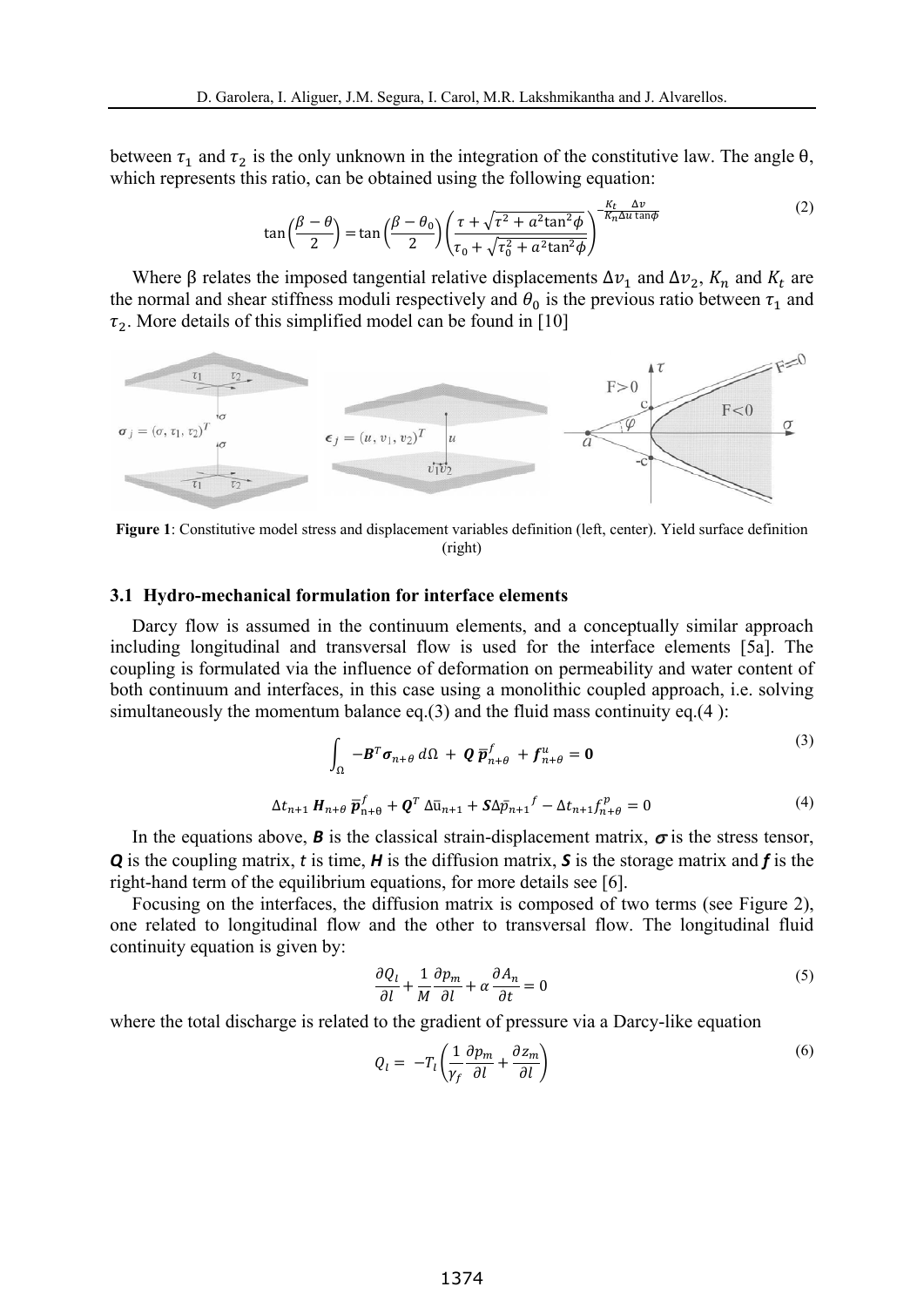and the longitudinal transmissivity is defined according to the cubic law:

$$
T_l = \frac{g}{12\nu} A_n^3 \tag{7}
$$

On the other hand, the transversal flow is assumed to depend on the pressure jump across the discontinuity, with transversal conductivity  $K_t$ 



 $q_t = K_t (p^{bot} - p^{top})$  (8)

**Figure 2**: Flow through the differential zero-thickness interface element [9].

Assumptions (5) to (8) lead to an element-level coupled system for the interface elements similar to (3-4), and therefore can then be treated in the code in the same way as the similar equations for continuum elements [6,8].

### **3 SINGLE 2D HYDRAULIC FRACTURE STUDY**

The above formulation has been implemented in an in-house developed general-purpose FE code, and applied to the study of H-M coupled problems. The first example presented in this paper is the analysis of a single hydraulic fracture in 2D. For the purpose of verification, the geometry and parameters have been taken from the work of Boone and Ingraffea [11], who combined 2D Finite Elements for the mechanical behavior, with 1-D Finite Differences for the flow along the crack channel.

A semicircle domain of radius 80 m representing a transversal cross-section of the borehole and fracture, as depicted in Figure 3a, is discretized with the standard linear triangular finite element mesh of Figure 3b. The fracture is inserted along the abscissa axis with double node linear interface elements, as shown in Figure 3c.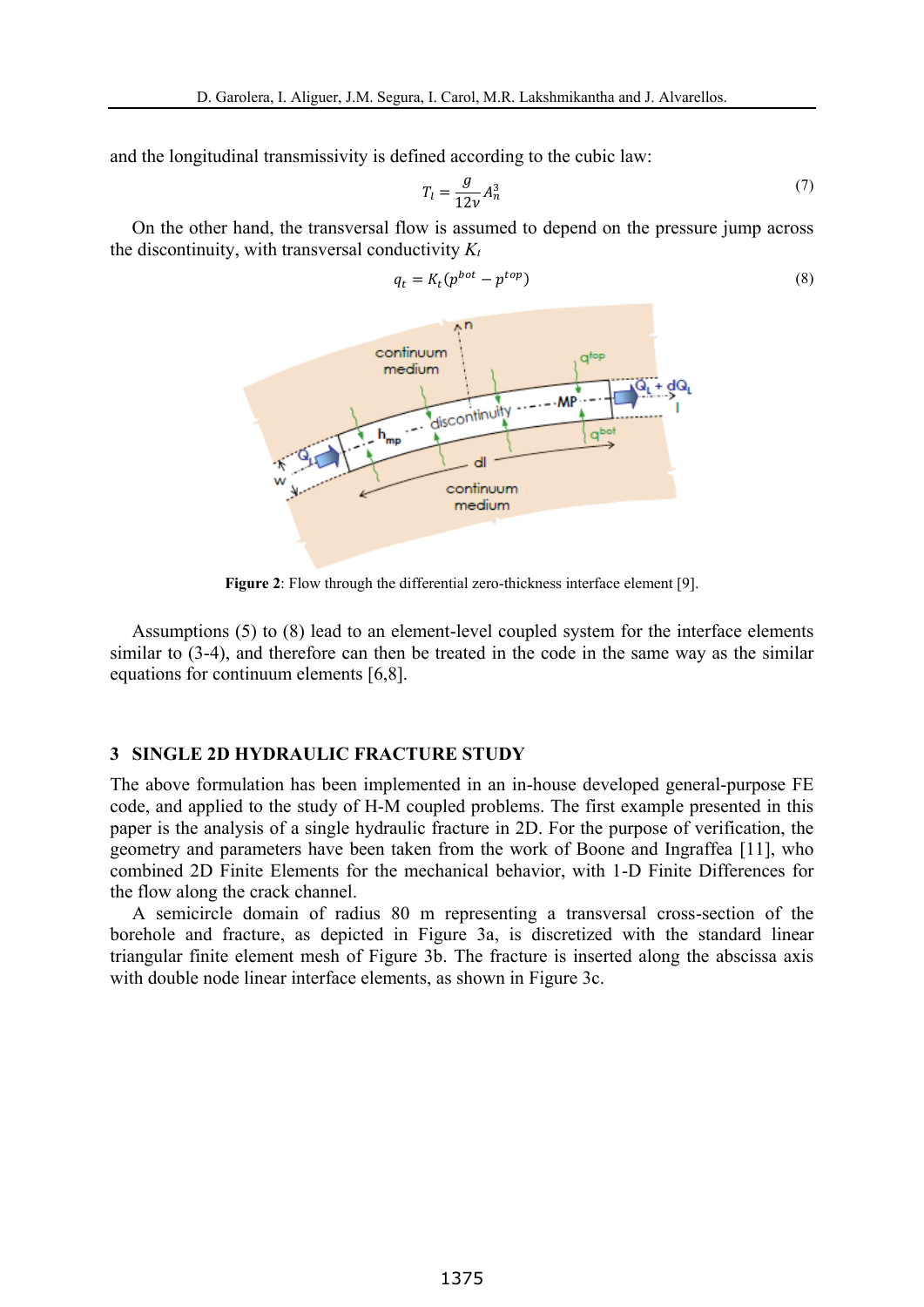

**Figure 3**: Model description: a) scheme of the hydraulic fracture test; b) FE rmesh, and b) detail of discretization at injection point.

The boundary and load conditions are applied in two steps (see Figure 4):

- 1. A distributed load of 1.0MPa is applied over the outer boundary in order to simulate the in-situ initial stress. Initial pore pressure is assumed with constant null value at the boundary and flow analysis for this initial stress calculation is run as steady state, with a resulting zero pressure in the entire domain.
- 2. A fluid is injected at the fracture mouth with constant  $Q = 0.0001$  m<sup>3</sup>/s. The remaining boundary conditions defined in step 1 are maintained. This step is run under transient conditions with increasing time steps until a total duration of 25 seconds.

The continuum elements are assumed linear elastic and isotropic. With regard to flow, two scenarios are considered, one without leak-off (impervious case), and another one with low leak-off (pervious case). All parameters are displayed in Table 1.

The interface elements are assumed to behave according to the elasto-plastic model described above. Normal and shear elastic stiffness are set to very high values, which can be understood as penalty coefficients in order to minimize elastic deformations including interpenetration. As the result, practically all the relative displacement will correspond to plastic deformations representing opening/sliding of the interface. Parameters of the loading surface (assumed fixed in this analysis, perfect plasticity) represent a lower bound scenario of the interface strength, in particular tensile strength is assumed zero as in [11].

The hydraulic behavior of the interface is assumed to follow "cubic law" (7). Except for those parameters related to the elasto-plastic model, Table 2 shows the parameters used for this study.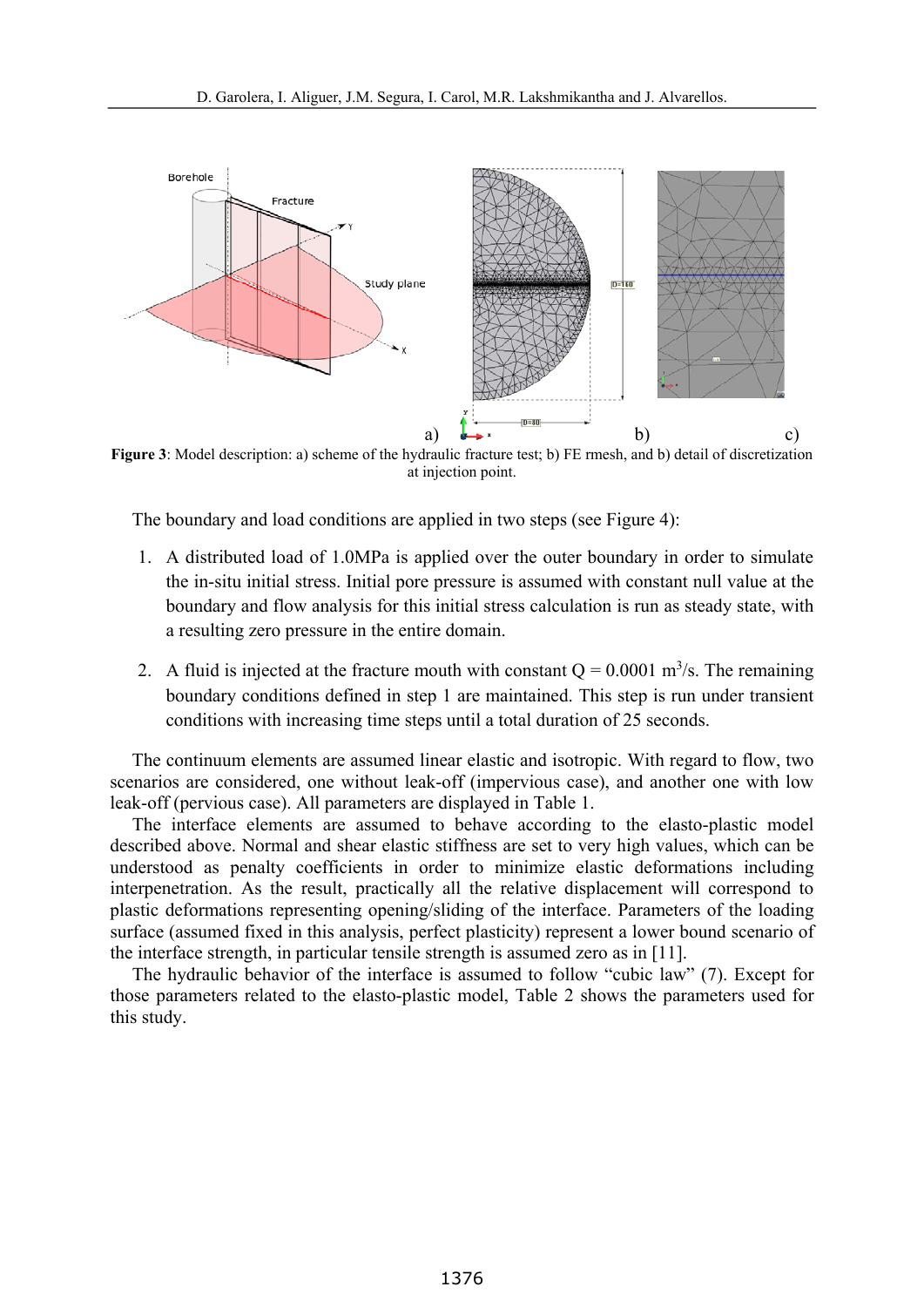

**Figure 4**: Boundary conditions for mechanical (upper diagrams) and flow (lower diagrams), for each of the two steps of the analysis (vertical columns).

| Table 1: Material properties of continuum |  |
|-------------------------------------------|--|
|-------------------------------------------|--|

|                               | Impervious          | Pervious           |                          |
|-------------------------------|---------------------|--------------------|--------------------------|
| $E$ (Young mudulus)           |                     | 14400.0            | MPa                      |
| $v$ (Poisson ratio)           |                     | 0.2                | $\overline{\phantom{0}}$ |
| K (hydraulic conductivity)    | $1 \times 10^{-25}$ | $2 \times 10^{-7}$ | m/s                      |
| Ks (skeleton compressibility) |                     | 36000.0            | MPa                      |
| $\alpha$ Biot                 |                     | 0.0                |                          |

# **Table 2**: Material properties of interfaces

| $K_n$ (Normal stiffness)                     | 1000000.0      | MPa/m      |
|----------------------------------------------|----------------|------------|
| $K_t$ (Tangential stiffness)                 | 1000000.0      | MPa/m      |
| $tan\phi$ (friction angle)                   | 0.577          |            |
| a (apex)                                     | 0.0            | <b>MPa</b> |
| c (cohesion)                                 | 00             | MPa        |
| $Tl_0$ (initial longitudinal transmissivity) | 0.0            | $m^2/s$    |
| Kt (Transversal conductivity)                | 1 <sub>0</sub> | 1/s        |
| $\alpha$ Biot                                |                |            |
| M Biot                                       | 10000000000.0  |            |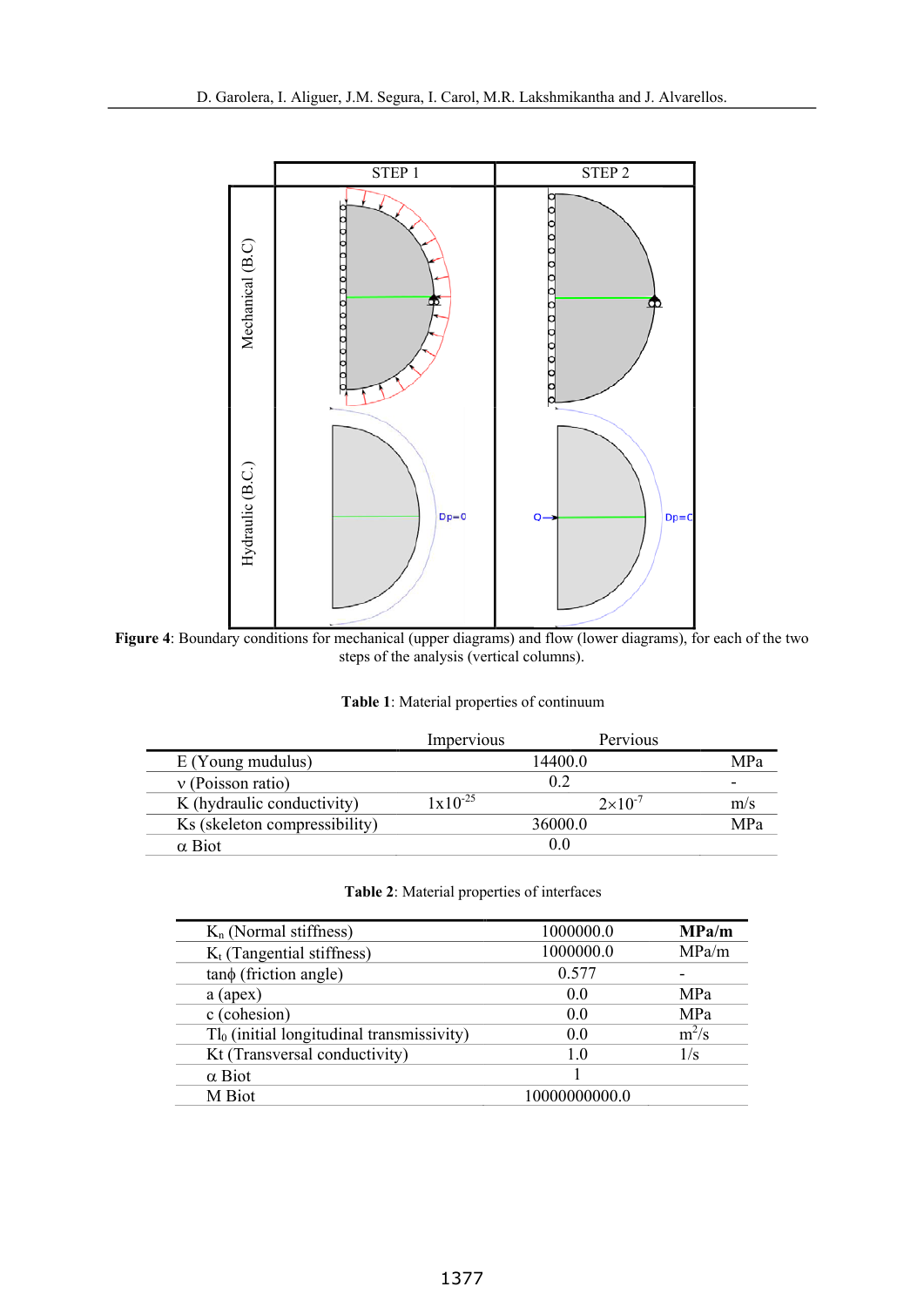#### **3.1 Impervious case (no leak-off), and comparisons to existing literature.**

The problem stated is sufficiently simple to allow us to obtain a closed-form analytical solution. Spence [12] and GDK [13, 14] obtain the following expressions for the fracture length, crack mouth opening displacement CMOD) and pressure at the crack mouth:

$$
L = A \left( \frac{GQ^3}{\mu(1-\nu)} \right)^{1/6} t^{2/3} \tag{9}
$$

$$
CMOD = B \left( \frac{\mu (1 - v) Q^3}{G} \right)^{1/6} t^{1/3}
$$
 (10)

$$
P_{cm} = C \left( \frac{G^3 Q \mu}{(1 - v)^3 L^2} \right)^{1/4} + S \tag{11}
$$

In those formulae, *A*, *B* and *C* take the values 0.65, 2.14 and 1.97 for Spence's model, and 0.68, 1.87 and 1.38 for the GDK model.

The results obtained in our calculations, together with those two formulae, and the numerical results by Boone & Ingraffea [11] for the first 24 seconds of injection, are shown in Figure 5. The tree curves exhibit a relatively good coincidence which seems quite reassuring.



**Figure 5**: Comparison up to 24 sec. of: a) crack mouth oppening displacement (CMOD) evolution with time; b) crack mouth pressure evolution; and c) crack length.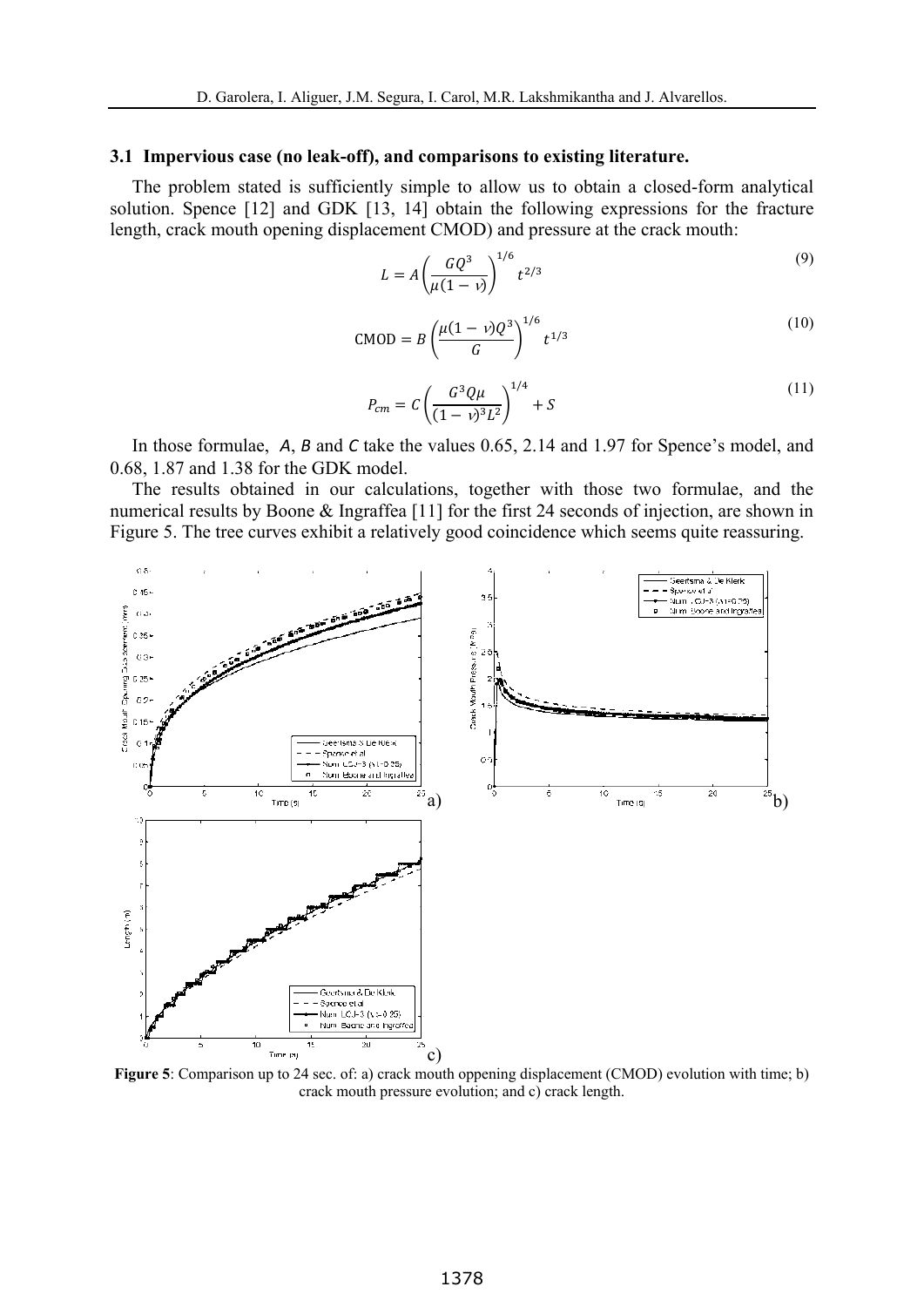Figure 6 represents the pressure profile along the fracture at the final stage of 24 sec, both for the present calculation and for the B&I paper. The match is quite good except near the crack tip, which seems possible given the different approaches for the modeling of flow continuity. Figure 7 shows the pressure profiles obtained with the model for various intermediate times (which were not given in B&I). Note in Figure 6 and Figure 7, the negative pressure near the crack tip known as "fluid lag", which i has been obtained in the proposed model as the result of the delay between opening of the crack and filling with fluid, which in an impermeable medium can only reach the crack tip along the fracture itself.



**Figure 6**: Comparison of pressure profile with results from Boone&Ingraffea at 24 sec, note fluid lag predicted.



**Figure 7**: Calculated crack pressure profiles up to 25 sec. injection times, including fluid lag phenomenon.

Once verified satisfactorily for 24 sec, the calculations have been run for longer times, some results are shown in Figure 8.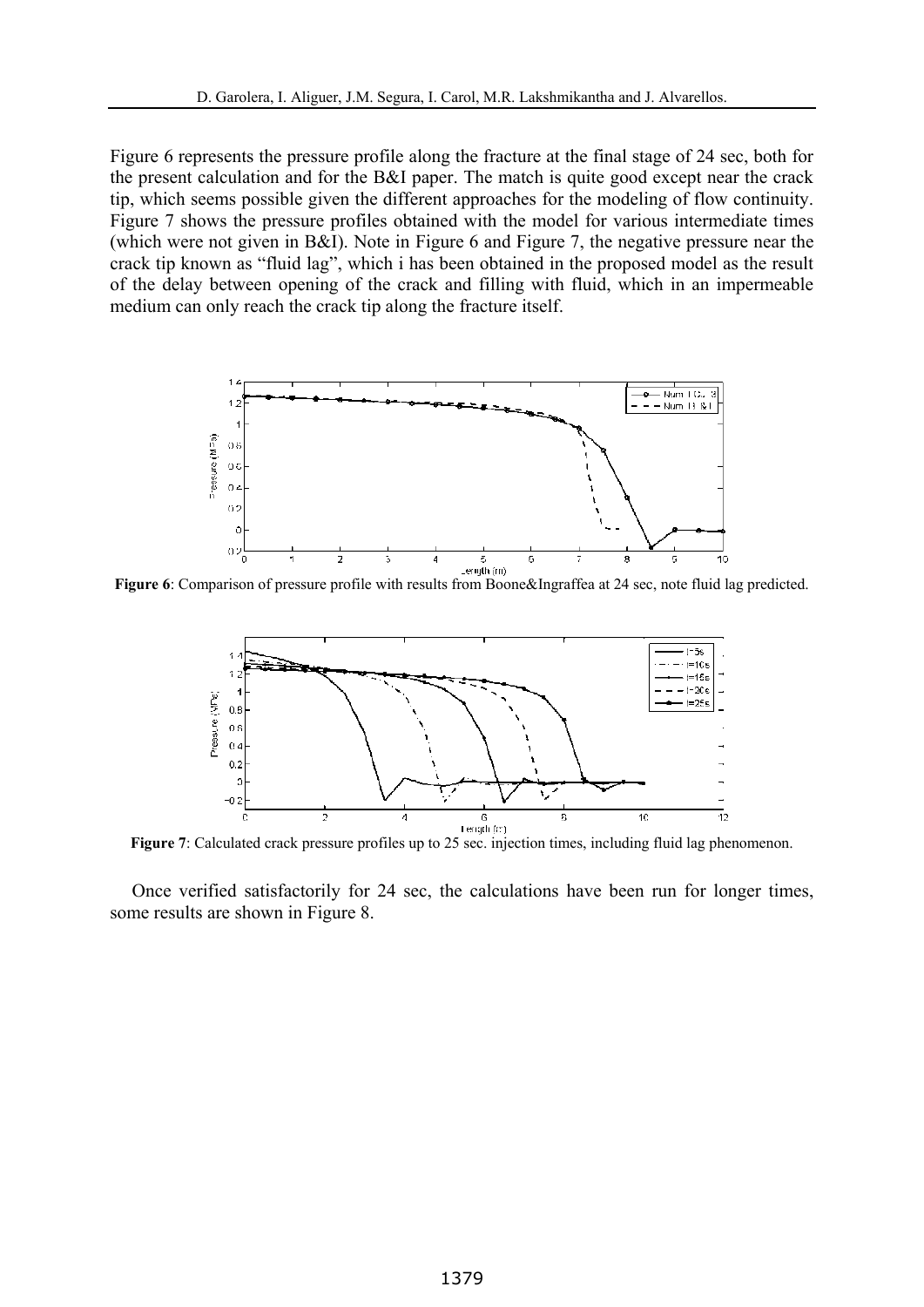

<sup>(</sup>CMP).

Note that for impermeable rock, the CMOD rate seems to evolve towards a limit constant value, similarly to the rate of crack extension, which corresponds naturally to the fact that all the fluid injected at constant rates has to be stored in the crack volume.

#### **3.2 Pervious case (with leak-off)**

The only changes with regard to the previous section are the consideration of permeable rock, and the in-situ stress, with similar values to the ones used in Boone and Ingraffea [11], in particular:

- Continuum permeability  $K = 2 \cdot 10^{-7}$  m/s.
- $\bullet$  Initial in-situ stress 1.2 MPa (total = effective in this case)

Note that in this case, no analytical formula exists and the only comparison can be done with the results published in that reference. As a novelty, the amount of fluid being leaked into the rock continuum can also be evaluated. The original reference only gives results for the first 10 seconds and so initial comparisons (Figure 9) are made for that time.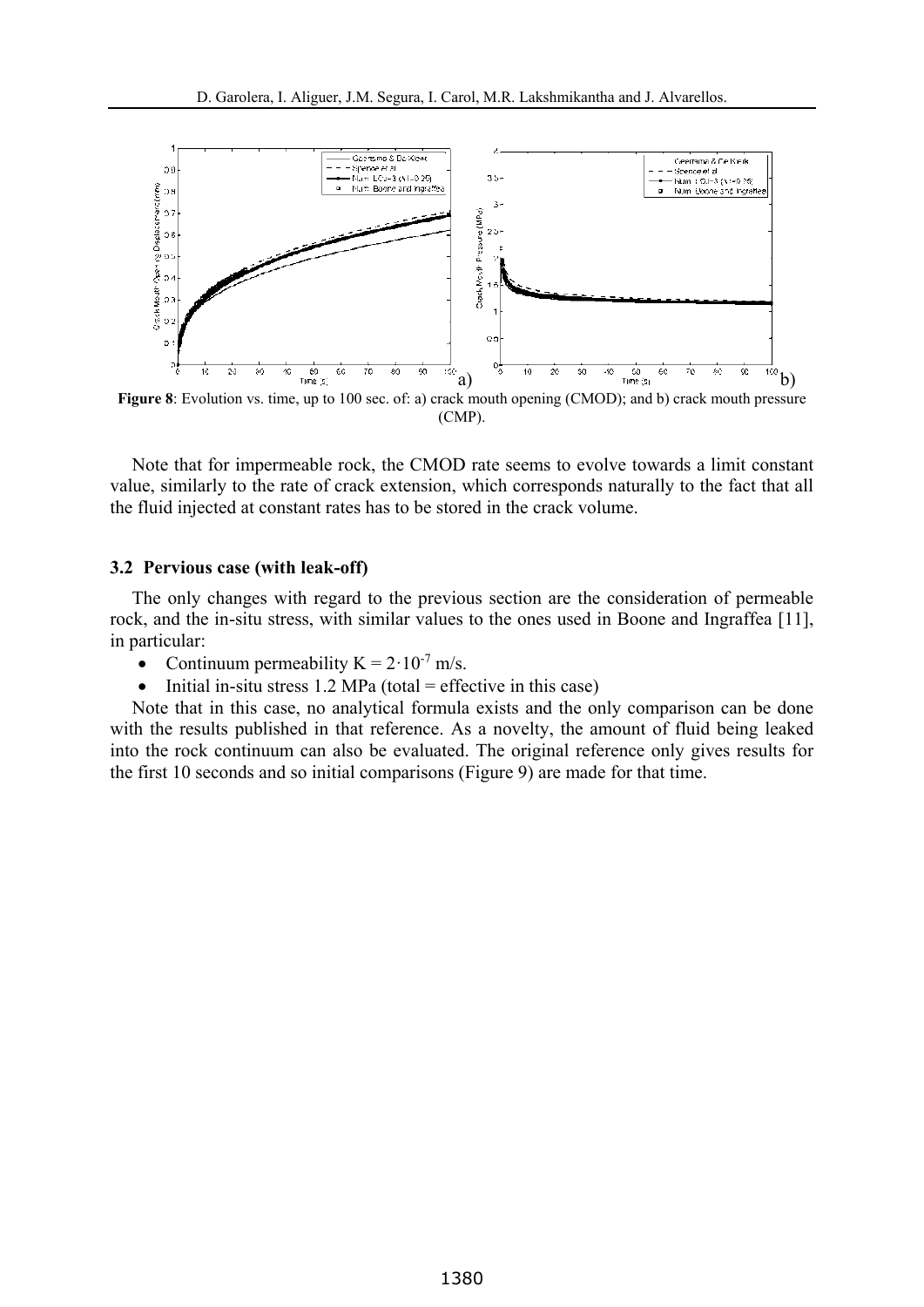

**Figure 9**: Evolution with time up to 10 sec. of: a) crack mouth opening; b) crack mouth pressure;c) crack length; and d) fluid volume being leaked into the rock medium. All results compared with Boone & Ingraffea [11].

As in the previous case, once the model compares satisfactorily, the calculations are carried for longer times leading to the following results:



**Figure 10**: *Evolution of CMOD (a) and CMP (b) with time, up to 100 s.*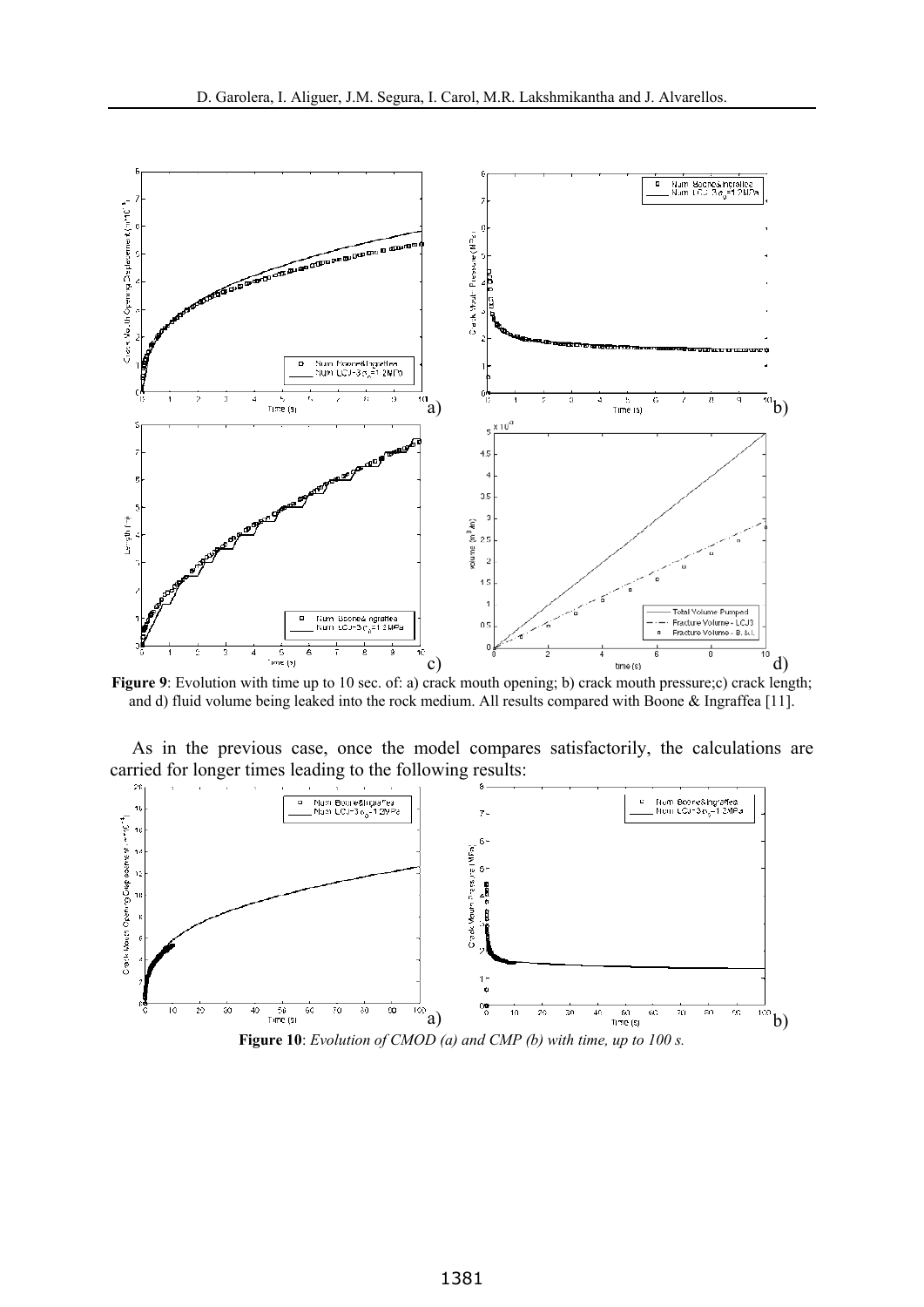Note that for those longer times the crack opening and crack length slow down considerably, which seems to suggest that for sufficiently long time a steady state solution could be reached. In this steady-state solution, the rate of fluid injected in the crack would equal the leakage rate from crack to medium.

## **4 CONCLUDING REMARKS**

The modeling approach based finite elements with on zero-thickness interface elements including both solid mechanics, fluid flow and coupling aspects via cubic law, formulated in a monolithic fashion, seems well suited to represent the phenomenon of hydraulic fracturing. In the single fracture case presented, the results obtained exhibit a good match to classical formulae and existing literature, and extends the prediction consistently to longer injection times. Ongoing developments aim at extending the model presented to 3D, multiple interacting fractures and other challenging situations.

#### **5 ACKNOWLEDGEMENTS**

The work was partially supported by research grants BIA2012-36898 from MEC (Madrid), which includes FEDER funds, and 2009SGR-180 from Generalitat de Catalunya (Barcelona). The support from REPSOL for this research is also greatfully acknowledged.

#### **REFERENCES**

- [1] R. Goodman, R. Taylor and T. Brekke, "A model for the mechanics of jointed rock," *Journal of Soil Mechanics and Foundations Division,* vol. 99(SM3), pp. 637-659, 1968.
- [2] A. Gens, I. Carol and E. Alonso, "Rock joints: FEM implementation and applications," in *Mechanics of Geomaterial Interfaces*, A. Selvadurai and M. Boulon, Eds., Elsevier, 1995, pp. 395-420.
- [3] A. Caballero, I. Carol and C. M. López, "3D mesomechanical analysis of concrete specimens under biaxial loading," *Fract. and Fatigue of Engrg. Mater.,* vol. 30, pp. 877-886, 2007.
- [4] A. Gens, I. Carol and E. Alonso, "A constitutive model for rock joints formulation and numerical implementation," *Computers and Geotechnics,* vol. 9, no. 1-2, pp. 3-20, 1990.
- [5] I. Carol, P. Prat and C. M. López, "A normal/shear cracking model. Application to discrete crack analysis," *ASCE J. Engrg. Mech.,* vol. 123, no. 8, pp. 765-773, 1997.
- [6] J. Segura i I. Carol, «On zero-thickness interface elements for diffusion problems,» *International Journal for Numerical and Analytical Methods in Geomechanics,* vol. 28, núm. 9, pp. 947-962, 2004.
- [7] A. Idiart, C. M. López i I. Carol, «Chemo-mechanical analysis of concrete cracking and degradation due to external sulfate attack: A meso-scale model,» *Cement & Concrete Composites,* vol. 33, pp. 411-423, 2011.
- [8] A. Caballero, K. Willam i I. Carol, «Consistent tangent formulation for 3D interface modeling of cracking/fracture in quasi-brittle materials.,» *Computer Methods In Applied Mechanics And Engineering,*  vol. 197, pp. 2804-2822, 2008.
- [9] J. M. Segura, *Coupled HM analysis using zero-thickness interface elements with double nodes*, Barcelona, 2007.
- [10] A. Gens, I. Carol and E. Alonso, "Rock joints: FEM implementation and applications," *Mechanics of Geomaterial Interfaces,* vol. 42, pp. 395-420, 1995.
- [11] T. J. Boone and A. R. Ingraffea, "A numerical procedure for simulation of hydraulically-driven fracture propagation in poroelastic media," *Int. J. Numer. Anal. Meth. Geomech.,* vol. 14, pp. 27-47, 1990.
- [12] D. Spence and P. Sharp, "Self-Similar Solutions for Elastohydrodynamic Cavity Flow," *Proc. R. Soc. Lond. A,* vol. 400, no. 1819, pp. 289-313, 1985.